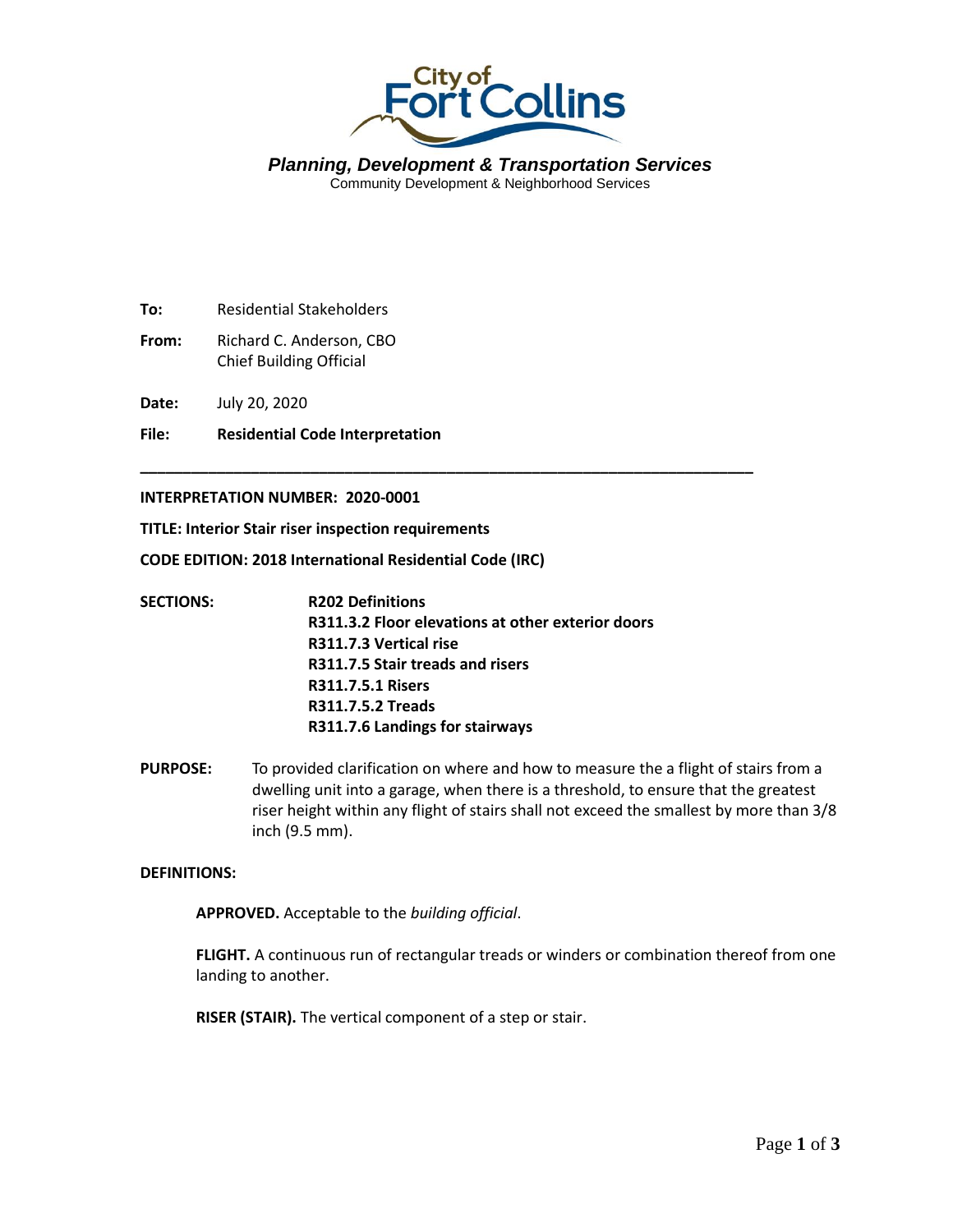

*Planning, Development & Transportation Services* Community Development & Neighborhood Services

## **CODE REQUIRMENTS:**

# **R311.3.2 Floor elevations at other exterior doors.**

Doors other than the required egress door shall be provided with landings or floors not more than 7 3/4 inches (196 mm) below the top of the threshold.

**R311.7.3 Vertical rise.** A flight of stairs shall not have a vertical rise larger than 151 inches (3835 mm) between floor levels or landings.

**R311.7.5.1 Risers.** The riser height shall be not more than 7 ¾ inches (196 mm). The riser shall be measured vertically between leading edges of the adjacent treads. The greatest riser height within any flight of stairs shall not exceed the smallest by more than 3/8 inch (9.5 mm). Risers shall be vertical or sloped from the underside of the nosing of the tread above at an angle not more than 30 degrees (0.51 rad) from the vertical. At open risers, openings located more than 30 inches (762 mm), as measured vertically, to the floor or grade below shall not permit the passage of a 4-inchdiameter (102 mm) sphere.

### **Exceptions:**

- 1. The opening between adjacent treads is not limited on spiral stairways.
- 2. The riser height of spiral stairways shall be in accordance with Section R311.7.10.1.

**R311.7.5.2 Treads.** The tread depth shall be not less than 10 inches (254 mm). The tread depth shall be measured horizontally between the vertical planes of the foremost projection of adjacent treads and at a right angle to the tread's leading edge. The greatest tread depth within any flight of stairs shall not exceed the smallest by more than 3/8 inch (9.5 mm).

**R311.7.6 Landings for stairways.** There shall be a floor or landing at the top and bottom of each stairway. The width perpendicular to the direction of travel shall be not less than the width of the flight served. For landings of shapes other than square or rectangular, the depth at the walk line and the total area shall be not less than that of a quarter circle with a radius equal to the required landing width. Where the stairway has a straight run, the depth in the direction of travel shall be not less than 36 inches (914 mm).

**Exception:** A floor or landing is not required at the top of an interior flight of stairs, including stairs in an enclosed garage, provided that a door does not swing over the stairs.